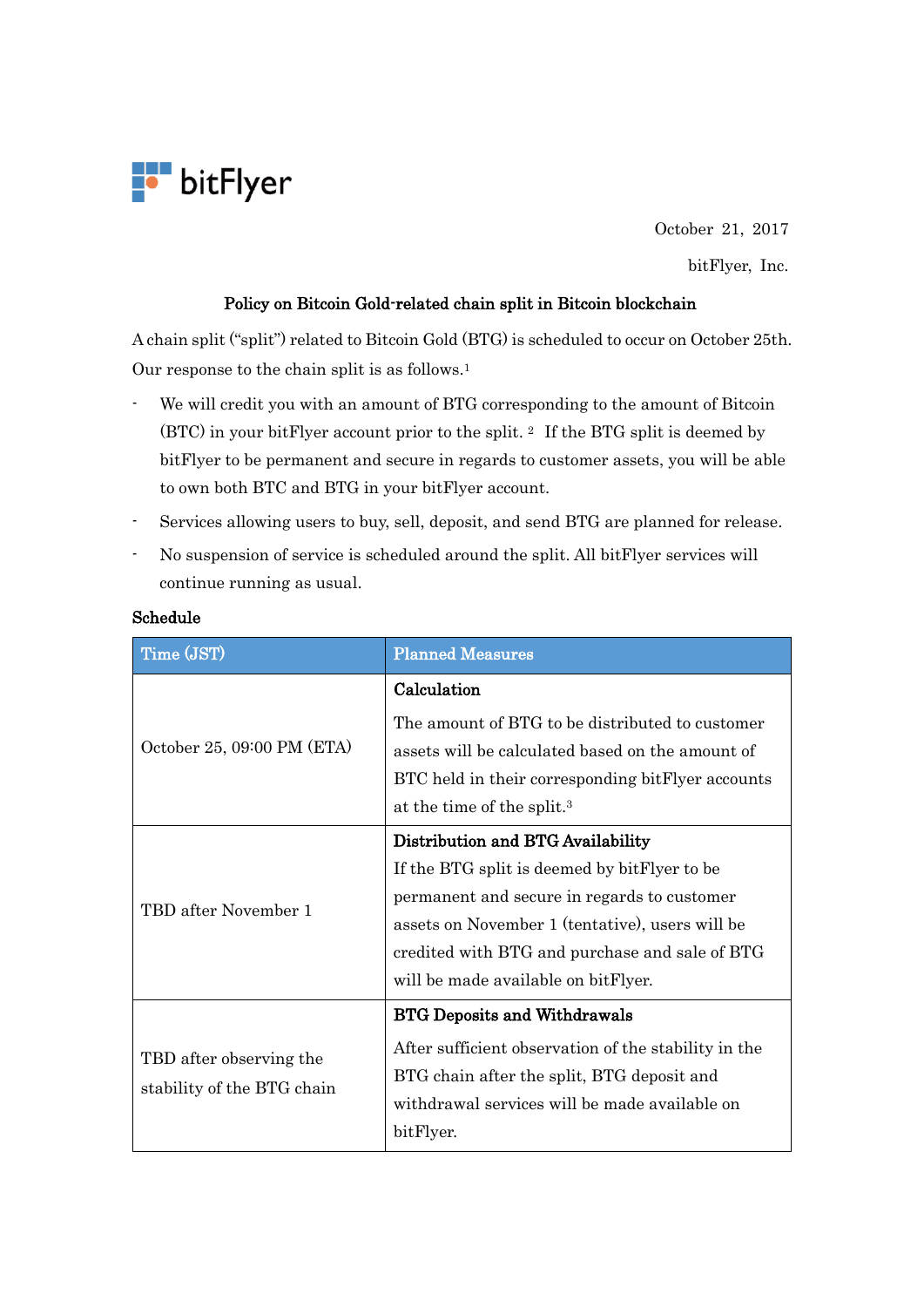## Overview of Bitcoin Gold (BTG)

BTG is an altcoin that will emerge as a result of a hard fork of the Bitcoin blockchain (Bitcoin Core). This hard fork is expected to take place on the  $491,407$ <sup>th</sup> block (ETA: 2017/10/25). Its being led by Hong Kong miners. The BTG blockchain is expected to start after 2017/11/1. As of now, BTG is still under development (2017/10/21 JST).

## Main Features of BTG

・BTG plans on adding SIGHASH\_FORKED (replay protection measure) <sup>4</sup> as Bitcoin Cash (BCH) did when it hard forked, but as of 2017/10/21.

・BTG is pre-mined. This refers to the blockchain mining that takes place in a non-public environment, which may result in unequal distribution of new coins and profits margins that lean heavily towards the original supporters and developers of BTG.

・BTG will apply the Equihash Proof of Work (PoW) algorithm. This algorithm is different from the SHA256 algorithm that Bitcoin is using because it is a memoryoriented PoW, which is limits hash power by how much RAM you have. As a result, it is resistant to mining using ASICs.

・As of 2017/10/21, BTG does not have replay protection and has not yet completed the move to an Equihash PoW algorithm. The date of the hard fork and the activation of the BTG blockchain is still unconfirmed, and it is uncertain whether or not blocks will be stably generated.

As a result, it is not finalized that we will credit customer assets with BTG at the time of the hard fork. If the BTG split is deemed by bitFlyer to be permanent and secure in regards to customer assets, we will credit users with BTG, and purchase, sale, deposit and withdrawal services will be made available to customers.

For more information on BTG, see [https://btcgpu.org.](https://btcgpu.org/)

Lastly, we strongly hope that the Bitcoin ecosystem, which has been supported by its users since 2009, will continue to grow in a stable fashion going forward. As members and stakeholders in this community, we will continue to do everything we can to contribute. We appreciate your continued support.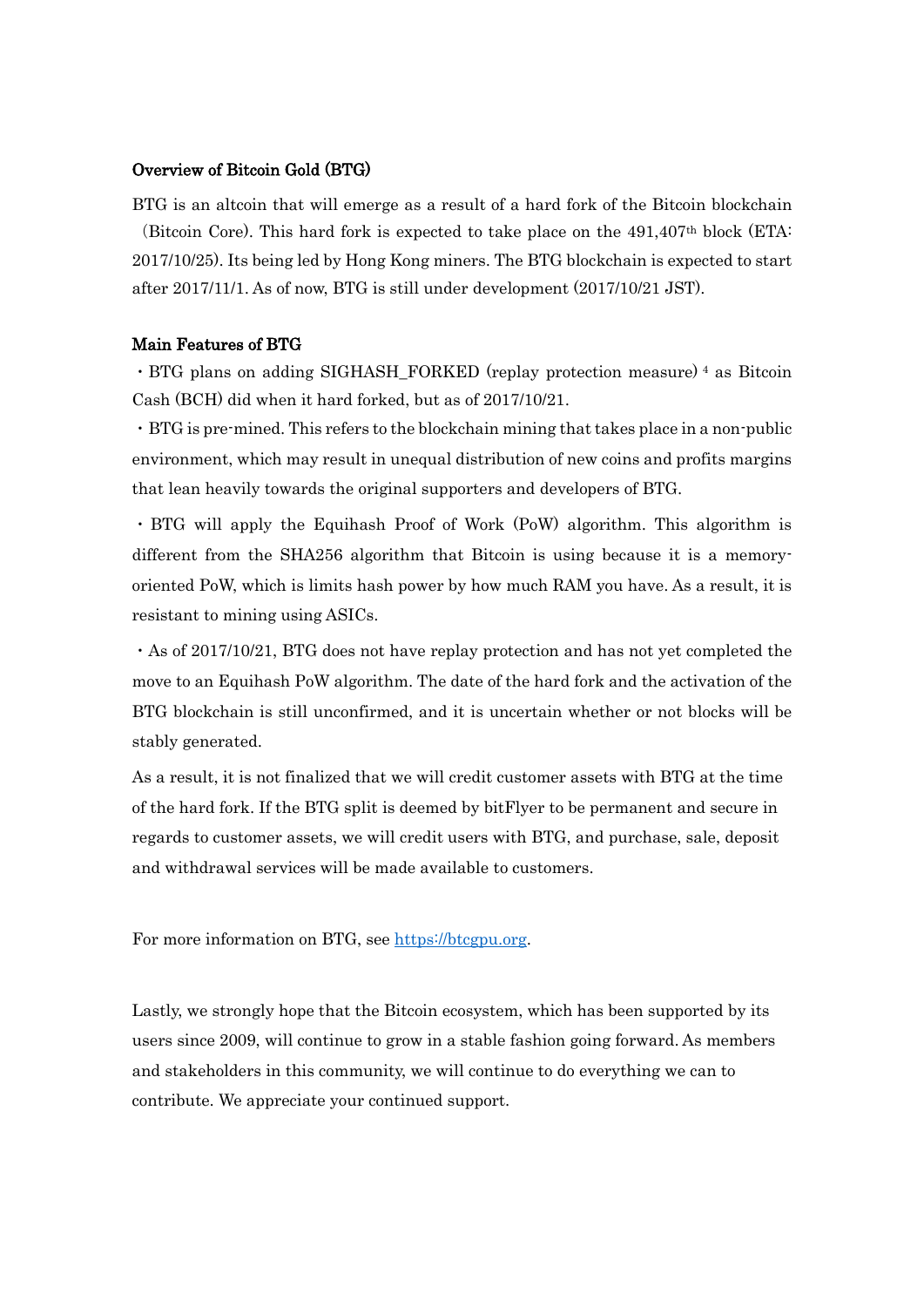<sup>1</sup> Based on current conditions as of October 21, 2017 (JST); described measures may be subject to change pursuant to ongoing changes in the Bitcoin ecosystem. An additional announcement will be issued in the event of any changes in measures.

<sup>2</sup> If we decide that the BTG split is not permanent or that it poses a security risk to customer assets (e.g. measures against replay attacks are insufficient, vulnerabilities exist in the protocol, etc.) there is a possibility that we will not credit users with BTG. bitFlyer will not compensate for any losses or damages that result from the decision not to provide BTG to users.

<sup>3</sup> The amount of BTC held in your bitFlyer account can be confirmed under "My Assets" after logging into the bitFlyer homepage, or through bitFlyer Lightning under "Fund Balances" on the Funds menu. Any Bitcoin in your margin deposit (Lightning FX/Futures Account) is also included in the calculation of your current balance. Be careful not to confuse this balance with the balance for your bitFlyer deposit address on the Bitcoin blockchain. Open interest (positions) on bitFlyer Lightning FX / Futures is not included in the calculation of BTC balances.

<sup>4</sup> If there is no replay protection, transfers on one chain may also be reflected on the other chain without intention.

Even following the BTG split, BTC in our services (including bitFlyer Lightning FX / Futures) will solely refer to Bitcoin on the existing Bitcoin blockchain (Bitcoin Core). We waive all liability for any damages to clients and/or third parties due to defects, changes, or other deficiencies in the content above.

We cannot answer any questions at this time about our decision regarding whether the BTG split will be permanent or any other related questions.

Please be assured that your open interest (positions) on bitFlyer Lightning FX/Futures prior to the split will not be automatically settled (closed) before/after the split. Please be aware that the Bitcoin Gold currency code may change.

In the case of a chain split, change in the specification of the cryptocurrency, or an airdrop, we reserve the right to respond as we deem necessary. We waive all liability for any damages to clients and/or third parties due to defects, changes, or other